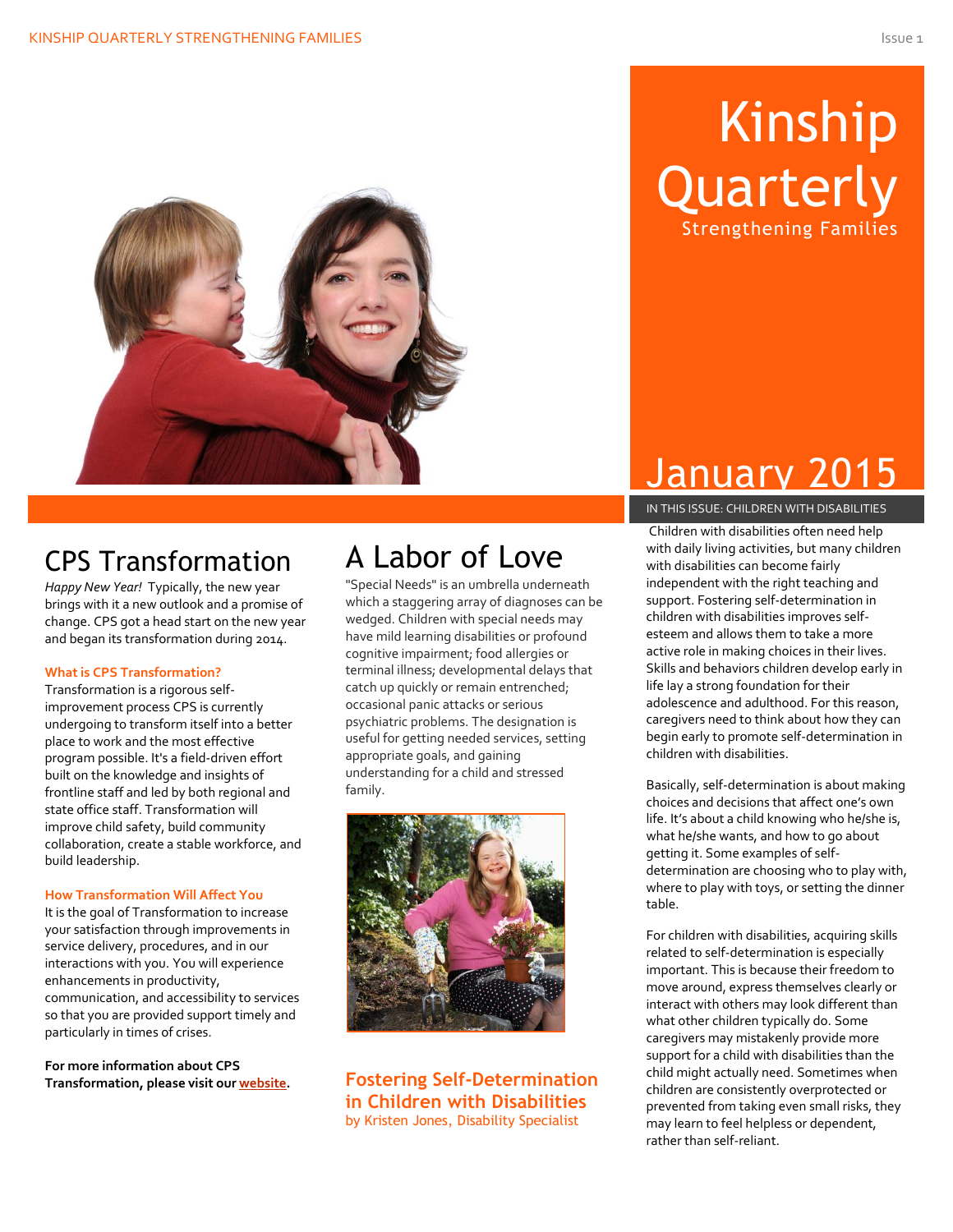Self-determination is not about letting children make every single decision that affects their lives, such as what time to go to bed or deciding not to wear a coat in the winter time. We know that children need clear expectations, protection from harm, and loving guidance from the adults. Selfdetermination is about providing opportunities so children develop skills to become independent as well as to interact freely and joyfully within their environment.

When children grow up to be adults, we want them to have the necessary survival skills, such as speaking up and voicing opinions. Self-advocacy, the ability to speak on one's own behalf, is an important and powerful outcome for children and adults, especially those with disabilities.

By learning skills that promote selfdetermination as a young child, we begin paving the way for them to effectively use their voice or other means to speak up on their own behalf.

Just like we need to practice the guitar to become proficient, children need ongoing practice to gain skills related to selfdetermination. When children have numerous opportunities to practice making basic choices or solving simple problems, they build confidence and trust in their own abilities. Children also build the competence and ability to master new skills that can last a lifetime.

#### **For more self-determination in detail children and youth include:**  $\qquad \qquad$ **A few important ways caregivers can**

• Foster choice-making

**Section of this newsletter.**

- **Women Support decision-making**
- **FREADING AT A FILTE AT A ENCOURAGE PROPERTY AT A FILTE AT A FILTE AT A FILTE A**
- **e** Promote goal setting and planning
	- Reinforce self-directed behaviors
	- Support self-awareness and self-knowledge
	- Encourage self-advocacy

#### By Trellanie E. Bostic, ECI

#### **Did you know that a baby's hearing is screened in the hospital when he or she is only a few days old?**

As a caregiver of an infant and toddler, it is important that you are aware of the results of the newborn hearing screening, which occurred when the baby you are caring for was born. If the baby passed the hearing screening, nothing more is needed. However, if the baby did not pass this "birth screening," there will be follow-up for additional screening and possibly a hearing test conducted by an audiologist to confirm a hearing loss. It is important that you act on all recommendations.

Hearing loss is a "silent" condition because a newborn with hearing loss looks like every other infant. The delays in a baby's development that are a result of the hearing loss are not visible in a young infant. When concerns about development occur, it is common for the family or caregiver to have a "wait-and-see" approach. This is not poor caregiving, but a natural response. Because many people have never encountered someone with a hearing loss, it is sometimes difficult to think that it might be occurring in a baby. Most people are not aware of how unidentified hearing loss can impact development.

#### **Why is early identification important?**

Early identification is important because babies learn by listening and interacting with their caregivers. If a baby is born with hearing loss, and it is undetected, many sounds and voices are not heard. Their attention is not as easily drawn to the sounds in their environment or the voices of their families who are engaging with them. Babies that don't fully participate in these experiences are less likely to engage with their caregivers, the objects around them or begin to learn words and attach meaning to those words.

Infant and early childhood hearing loss, if left undetected, can negatively impact social and emotional development, speech and language acquisition, and academic achievement. If detected early, however, these negative impacts can be diminished and even eliminated through early intervention. "Early" means a baby's hearing loss is identified by three months of age and he or she is enrolled in early intervention by six months of age.

*Because many people have never encountered someone with a hearing loss, it is sometimes difficult to think that it might be occurring in a baby. Most people are not aware of how unidentified hearing loss can impact development.*

#### **What should you know as a caregiver?**

It is important to understand the process for testing a baby's hearing. In Texas, babies' hearing is screened before they are discharged from the hospital. If they do not pass the "birth" screening, they are referred for an outpatient screen approximately two weeks after they leave the hospital. If they do not pass the outpatient screen, they must have a diagnostic evaluation with an audiologist. This test will determine if the baby has hearing loss. It is important that the hearing test be completed by the time the baby is three months old because a baby's learning begins at birth.

Now that you are aware of the process, check with the baby's physician to see the results of the birth screen. If the records show that the baby was referred for further testing, make sure this occurs. The doctor should help you get the required testing. If there is a hearing loss, he/she should be enrolled in early intervention by six months of age.

The Texas Department of Assistive and Rehabilitative Services (DARS), Division for Early Childhood Intervention (ECI) can talk with you about the options that are available for the baby. They work with the local education agency to provide deaf education services for children birth to three. ECI can also help you connect with other parents who have children with hearing loss.

For more information about DARS-ECI, contact the DARS Inquires Line at (800) 628- 5115 or email at

**[dars.inquiries@dars.state.tx.us](mailto:dars.inquiries@dars.state.tx.us)**.

If you have questions about the newborn hearing screening process, contact the Texas Department of State Health Services Early Hearing Detection and Intervention (TEHDI) program. Use thei[r webpage](http://www.dshs.state.tx.us/tehdi/Contact-Experts.aspx.) to email questions and find a person to talk to.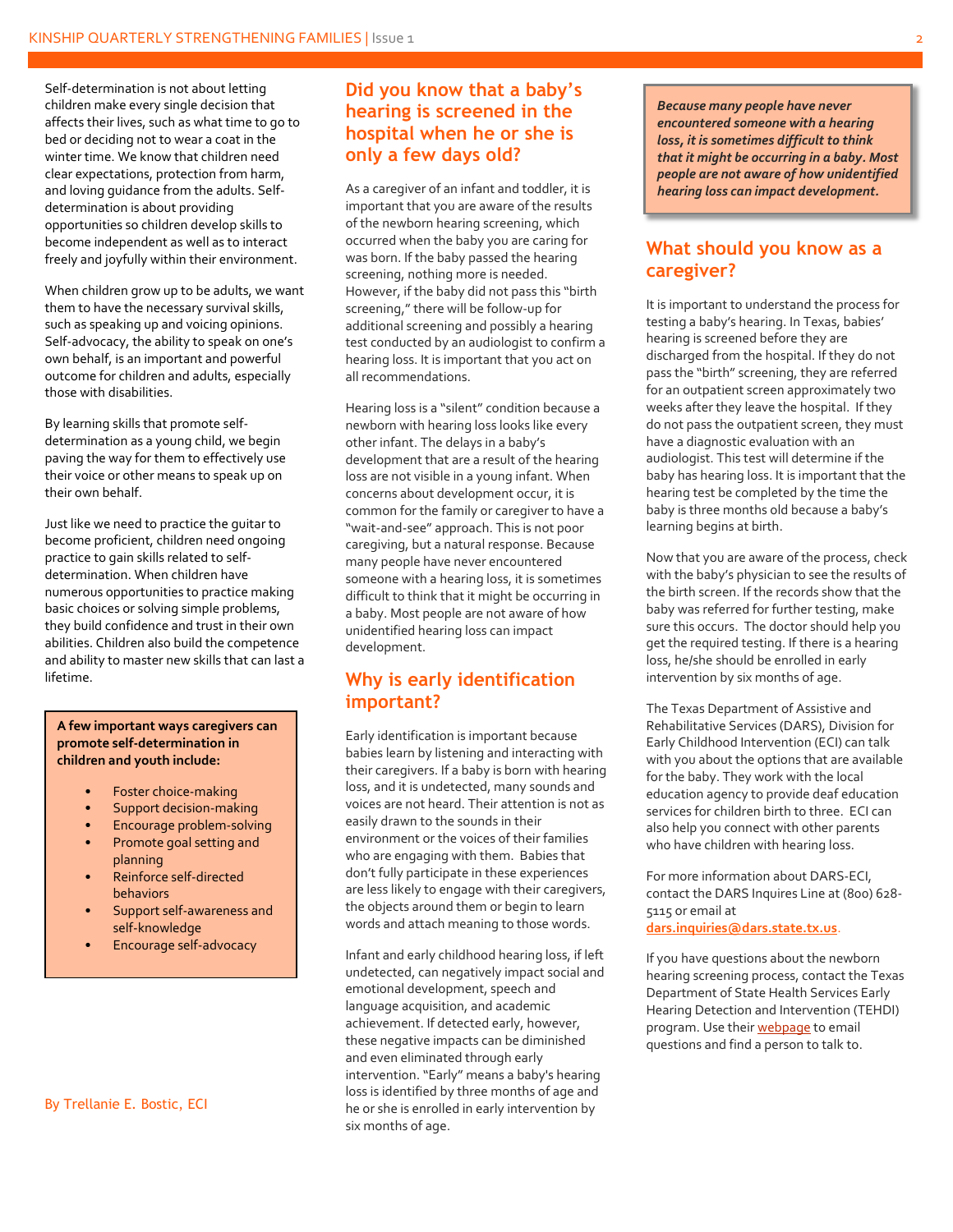

Region 7- Nail Painting



Region 7-Face Painting

.



**Above: Region 3** Nava Family with Kinship Worker Veronica Martinez and CVS Supervisor Tamara Hanson on National Adoption Day.

## Community Engagement

**Region 7-** Travis County Kinship workers coordinated with community partners like Bikers Against Child Abuse, Foster Angels, Partnerships for Children, Casey Family Programs, Travis County Sherriff's Department, and child placing agencies in Austin. There were costume contests, a raffle for themed gift baskets for caregivers, pumpkin painting, face painting, and lots of food. Families had a wonderful time and we were blessed by the community to offer this event free to caregivers.



#### **LINKS TO RESOURCES**

[Fostering Self-](http://www1.aasd.k12.wi.us/SP/DEPT/STUDENTSERVICES/DOCUMENTS/FOSTERINGSELFDETERMINATION.PDF)[Determination Among](http://www1.aasd.k12.wi.us/SP/DEPT/STUDENTSERVICES/DOCUMENTS/FOSTERINGSELFDETERMINATION.PDF)  [Children and Youth with](http://www1.aasd.k12.wi.us/SP/DEPT/STUDENTSERVICES/DOCUMENTS/FOSTERINGSELFDETERMINATION.PDF)  [Disabilities-Ideas From](http://www1.aasd.k12.wi.us/SP/DEPT/STUDENTSERVICES/DOCUMENTS/FOSTERINGSELFDETERMINATION.PDF)  [Parents for Parents](http://www1.aasd.k12.wi.us/SP/DEPT/STUDENTSERVICES/DOCUMENTS/FOSTERINGSELFDETERMINATION.PDF)

[A Parent's Guide to the](http://www.beachcenter.org/RESOURCE_LIBRARY/BEACH_RESOURCE_DETAIL_PAGE.ASPX?INTRESOURCEID=2505&TYPE=BOOK)  [Self-Determined Learning](http://www.beachcenter.org/RESOURCE_LIBRARY/BEACH_RESOURCE_DETAIL_PAGE.ASPX?INTRESOURCEID=2505&TYPE=BOOK)  [Model of Instruction](http://www.beachcenter.org/RESOURCE_LIBRARY/BEACH_RESOURCE_DETAIL_PAGE.ASPX?INTRESOURCEID=2505&TYPE=BOOK)

[Self-Determination](http://www.txautism.net/UPLOADS/TARGET/SELFDETERMINATION.PDF)  **[Strategies](http://www.txautism.net/UPLOADS/TARGET/SELFDETERMINATION.PDF)** 

[Benefits for Children with](http://www.ssa.gov/pubs/EN-05-10026.pdf)  **[Disabilities](http://www.ssa.gov/pubs/EN-05-10026.pdf)** 

[Easter Seals](http://www.easterseals.com/centraltx/)

[Support for Families with](http://www.supportforfamilies.org/internetguide/)  [Children with Disabilities](http://www.supportforfamilies.org/internetguide/)

#### **SAFETY TIPS**

-If you are hosting a New Year's Eve party and serving alcohol, closely supervise children or opt for nonalcoholic beverages.

-If you celebrate in crowded public areas, always know where your children are and be mindful of others that appear to be unruly.

-Kids should never play with fireworks. Firecrackers, rockets, and sparklers are just too dangerous.

-Buy only legal fireworks and don't attempt to make your own.

-Don't allow kids to pick up pieces of fireworks after an event. Some may still ignite and explode.

-Always use fireworks outside and have a bucket of water and a hose nearby in case of accidents.

#### **GREAT RESOLUTIONS FOR CHILDREN**

-I won't tease dogs or other pets – even friendly ones.

-I will talk with a trusted adult when I need help, am scared, angry, stressed or faced with tough decisions.

-I will wear my seat belt every time I get in a car and never use a cell phone or text message while driving.

-I'll be nice to other kids. I'll be friendly to kids who need friends or who may have a hard time making friends.

-I'll never give out private information such as my name, address, school name or phone number on the Internet. Also, I'll never send a picture of myself to someone I chat with on the computer without asking my parent.

-I will resist peer pressure to try tobacco, e-cigarettes, drugs or alcohol.